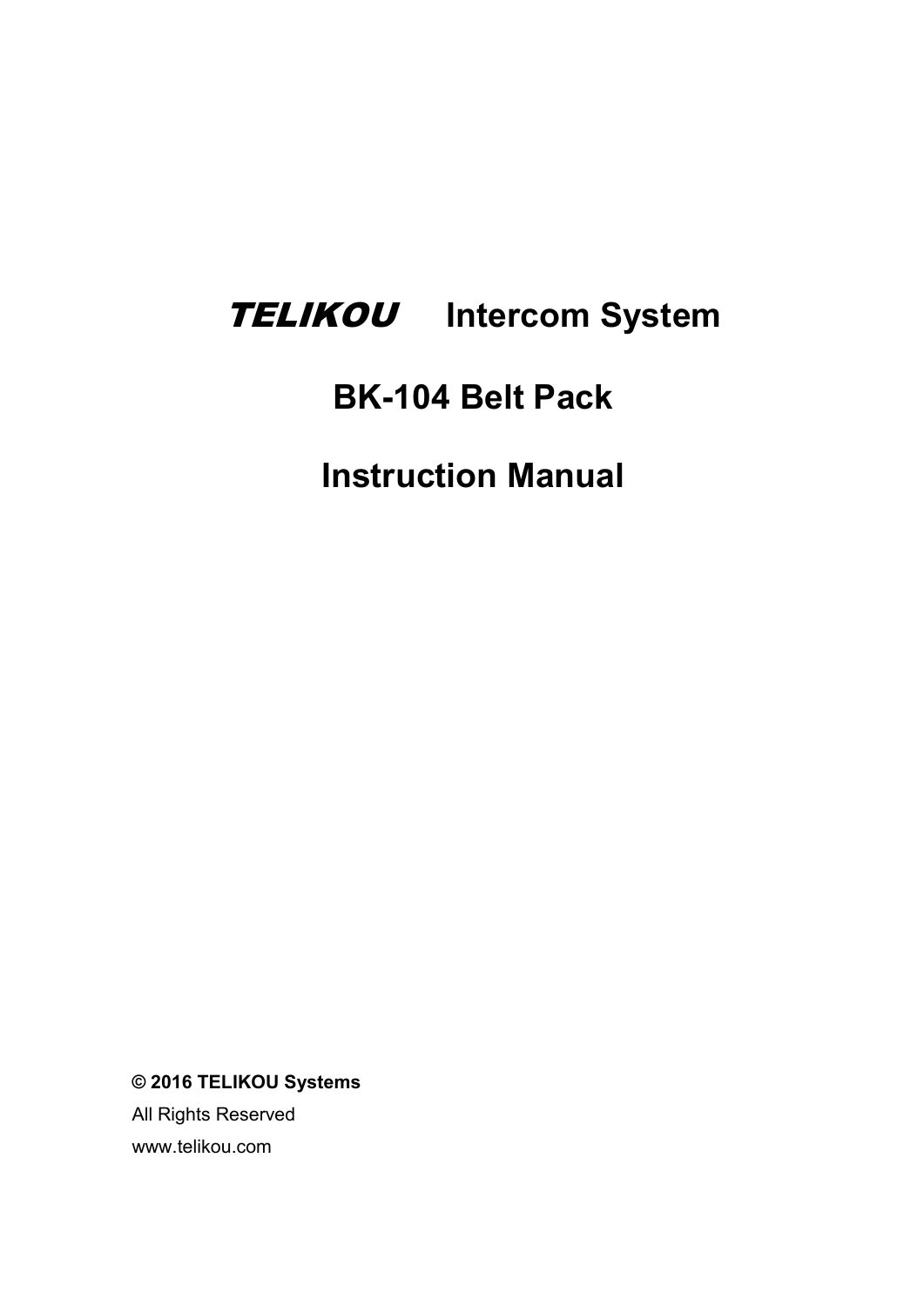#### **Introduction**

Thank you for choosing TELIKOU intercom product. BK-104 is TELIKOU new design belt pack with plastic case. It is a 4-Wire belt pack with Tally. Mainly to work with TELIKOU FT-800 main station and other 4-wire devices.



# **Basic operation**

# **1. TALK Button**

TALK button may be activated in either of two ways:

**Momentary Mode:** Press and hold the TALK button, then speak into the microphone. The green talk LED will remain lit while the TALK button is held. Release the TALK button when finished talking. The talk LED will turn off.

**Latching Mode for Hands-free Conversation:** Tap the TALK button (do not press and hold). The green talk LED will turn on and remain on. When finished talking, tap the TALK button again. The talk LED will turn off.

# **2. Volume Control**

This control is used to adjust the volume level which heard from connected headset.

# **3. TALK LED**

Green LED indicators are controlled by TALK button..

#### **4. Power LED**

A RedLED lights when BK-104 is powered.

#### **5. Headset connector**

XLR-4M/5F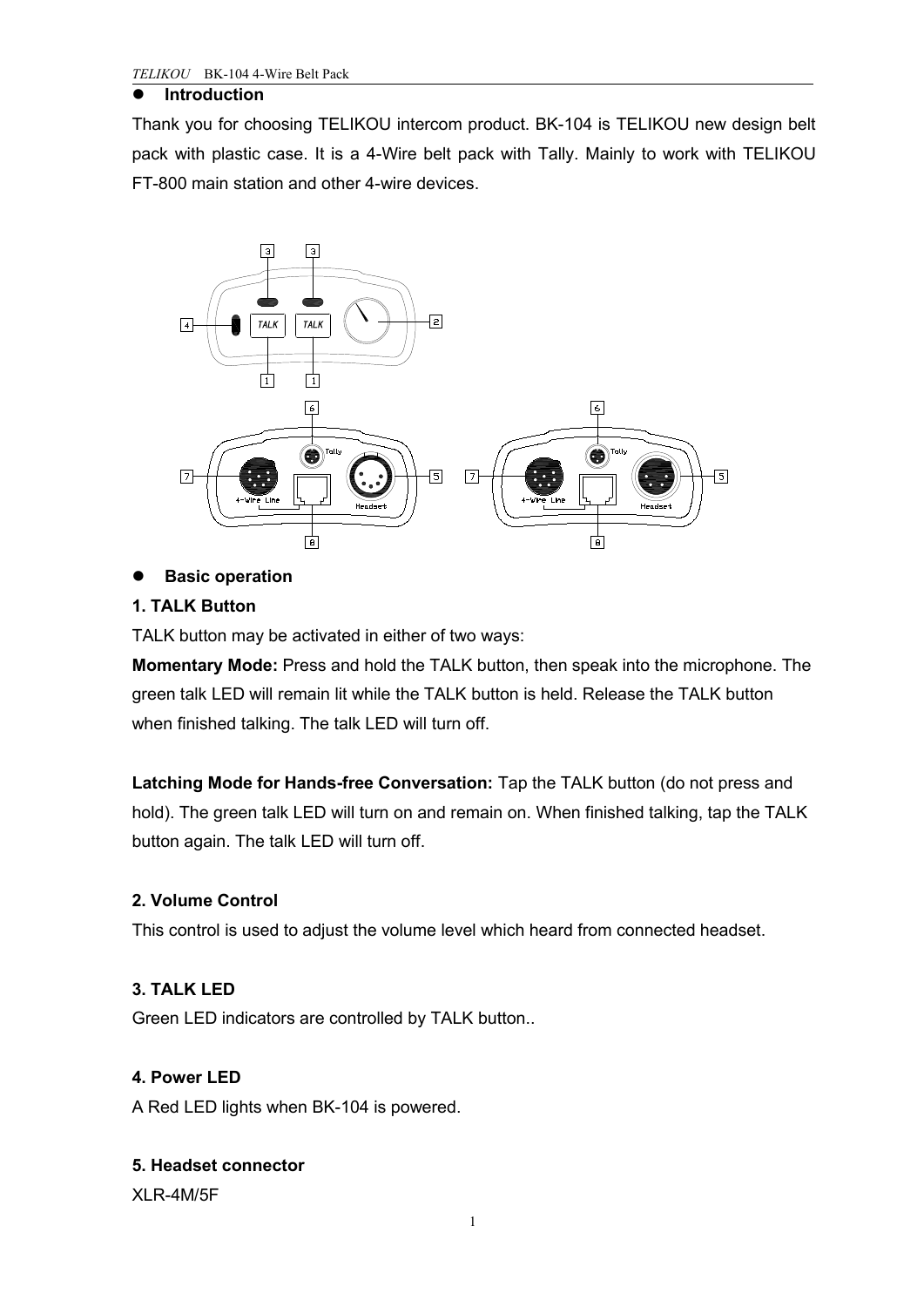Pin out configuration as follow:

- Pin 1 -- Ground
- Pin 2 -- Microphone +
- Pin 3 -- Earphone -
- Pin 4 -- Earphone +
- Pin 5 -- Null

# **6. Tally Light connector**

3 pin Aviation connector

Pin out configuration is as follow:

Pin 1 --- Common;

Pin 2 --- Tally Signal Drive 1 Output (Green);

Pin 3 --- Tally Signal Drive 2 Output (Red);



# **7. XLR-7M Intercom cable connector**

A XLR-7M connector receives audio and tally signal. Pin out configuration is as follow:

Pin 1 --- Common;

- Pin 2 --- Power (8V~16VDC);
- Pin 3 --- Audio Input +;
- Pin 4 --- Audio Output +;
- Pin 5 --- Audio Output -;
- Pin 6 --- Audio Input -;
- Pin 7 --- Tally Signal Drive 1 Input (Green);

# **8. RJ-45 Intercom cable connector**

A RJ-45 connector receives audio and tally signal.

Pin out configuration is as follow:

# Pin 1 --- Common;

- Pin 2 --- Power (8V~16VDC);
- Pin 3 --- Audio Input +;
- Pin 4 --- Audio Output +;
- Pin 5 --- Audio Output -;
- Pin 6 --- Audio Input -;
- Pin 7 --- Tally Signal Drive 1 Input (Green);
- Pin 8 --- Tally Signal Drive 2 Input (Red);